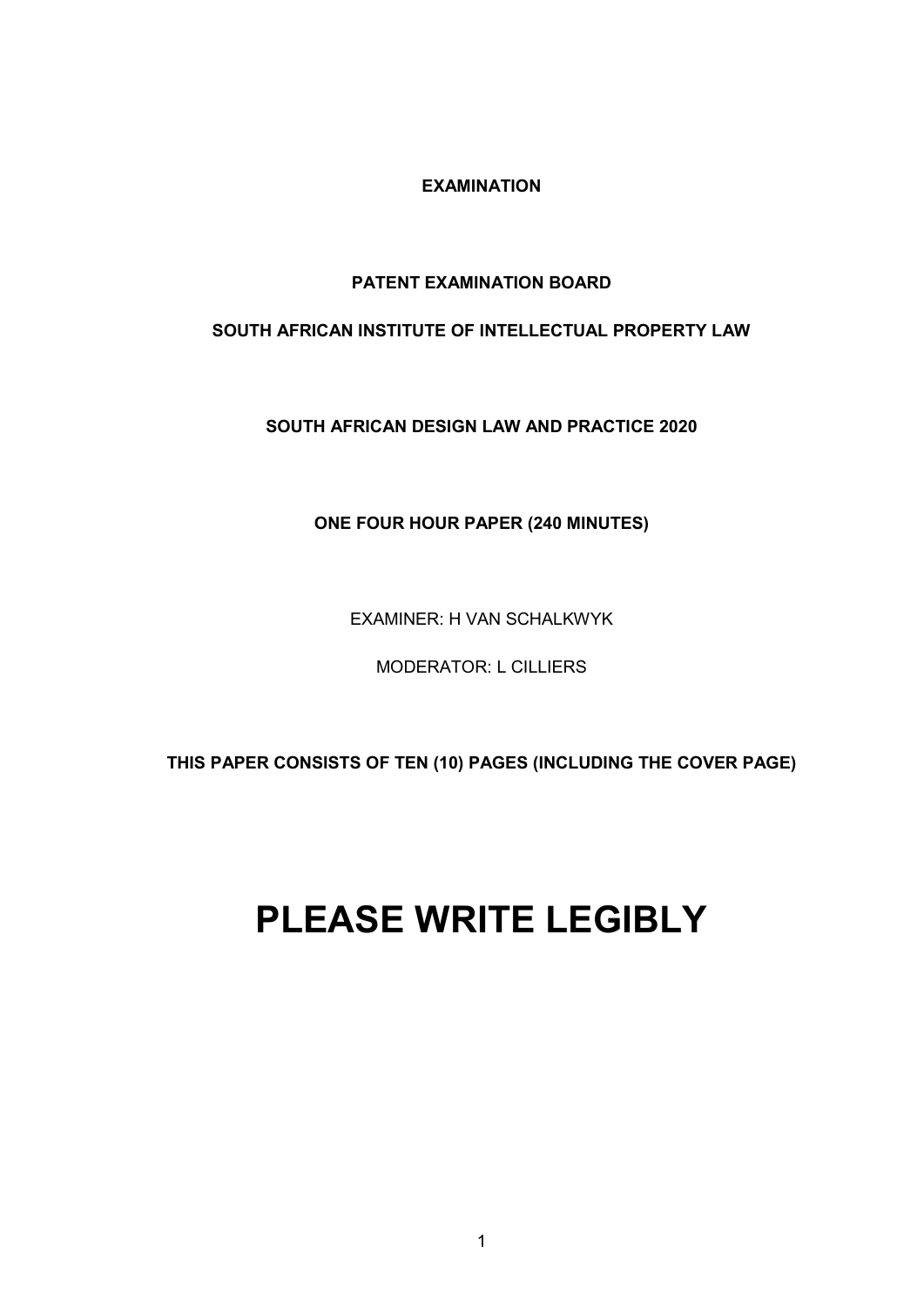### **1. QUESTION 1**

Your client contacted you for advice on extending their European design registration for the design of the bicycle shown in Figure 1 to South Africa. Your client tells you that the bicycle is the same as a standard bicycle apart from the design of the frame. Instead of the well-known diamond shape frame used on other bicycles, their new bicycle frame comprises two continuous rings (marked "A" in Figure 1). According to your client, in addition to the rings "A" providing technical advantages, this design "is a head turner just based on its looks".





1.1. Your client mentioned that he is somewhat confused by the distinction drawn between aesthetic and functional designs. Advise your client on the difference between the aesthetic and functional designs, and whether they should file an aesthetic or functional design in this instance (giving reasons explaining your answer).

**(7)**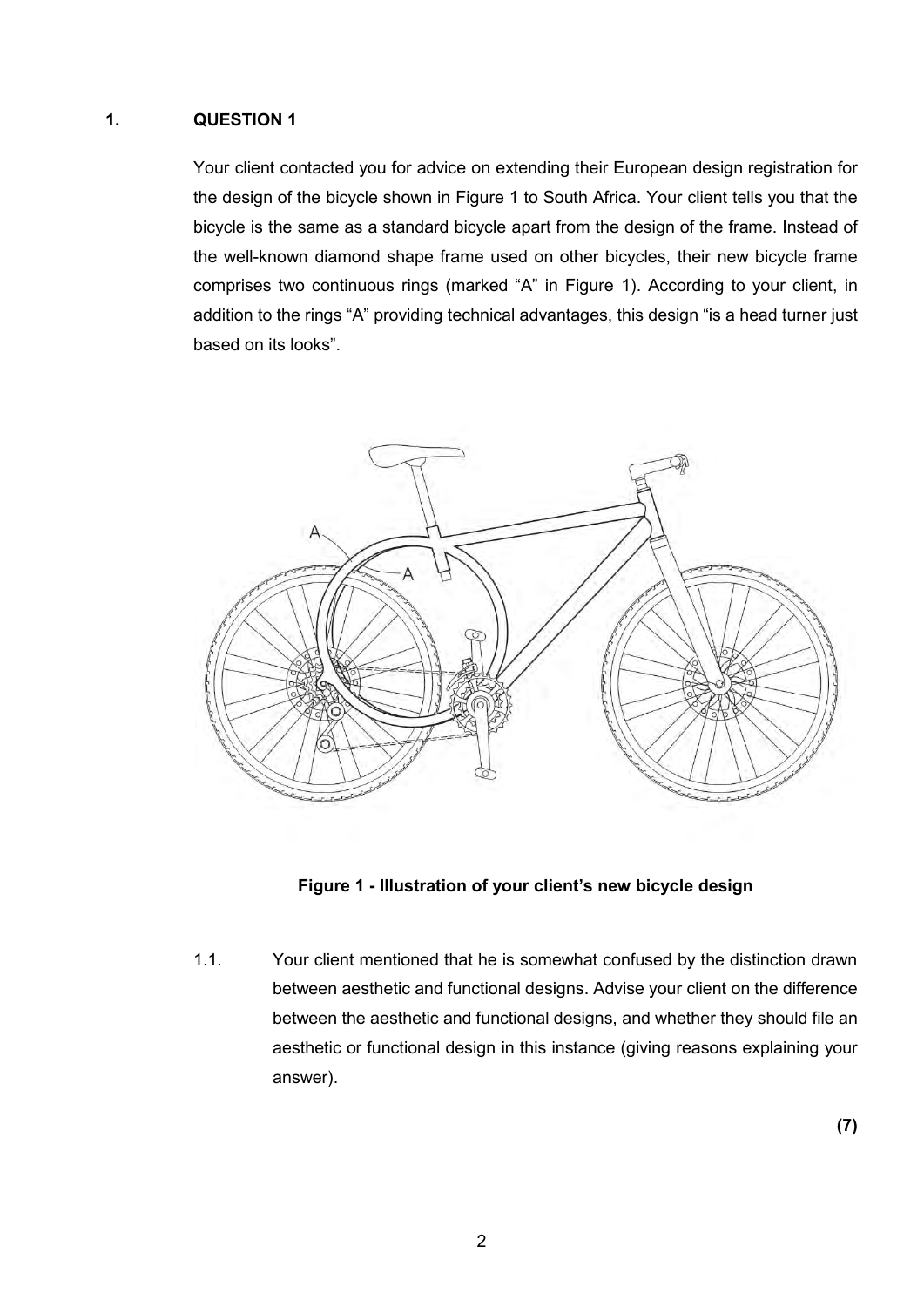1.2. Advise your client on the protectable features of a registered design in South Africa as well as the interpretation that you would give to each feature. Also indicate which of these protectable features are applicable in this case.

**(5)**

1.3. During the discussions with your client it became apparent that they sell a number of different bicycles with slights variations in the shape of the frame depending on the type of bicycle. For example, there are variations for road, off-road, women's and kids' bicycles. However, all variations include the two rings "A" as shown in Figure 1. Your client mentions that in Europe all of the design variations can be filed in a single design application. Advise your client on the position in South African law and on the options available to them to ensure that all of their variations are protected.

**(10)**

- 1.4. Assume that, in response to your advice, your client filed a South African design application on 1 May 2020 claiming priority from the earlier European application filed on 1 February 2020. As a precautionary measure you also claimed a release date of 1 March 2020, which was the date on which the bicycle design was first made available in Europe. You requested expedited registration and the notice of registration was issued on 1 August 2020. The advertisement of registration has not yet been published in the Patent Journal. Advice your client on the following:
	- 1.4.1. The date on which the first renewal fee is payable?

**(1)**

1.4.2. The expiration date of the design, in the case of both an aesthetic design and a functional design?

**(1)**

1.4.3. The enforceability of the registered design against potential infringers prior to publication?

**(1)**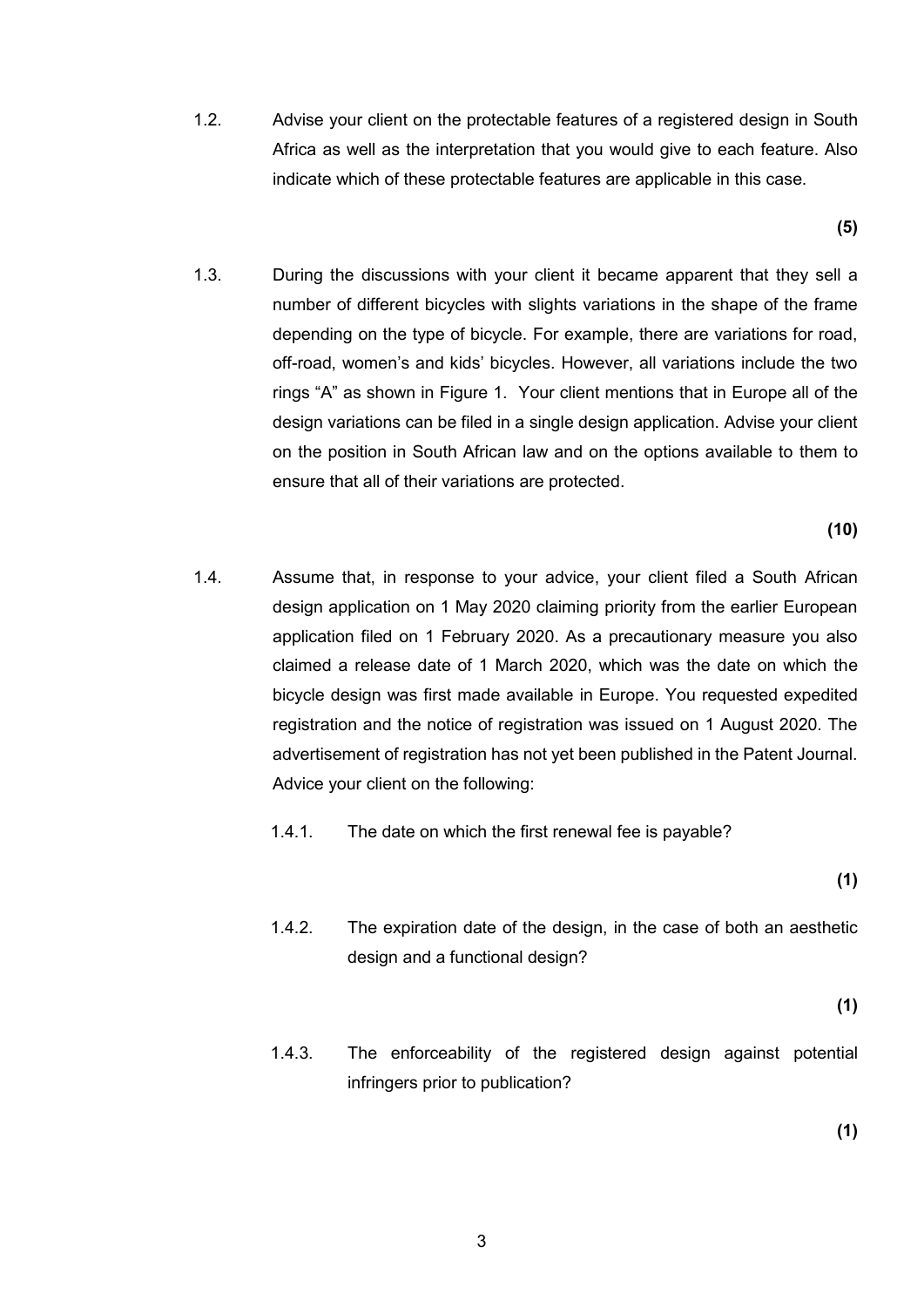1.4.4. The enforceability of the design against an infringer who started producing infringing designs on 1 April 2020.

**(5)**

1.4.5. The rights of someone who started working in early 2019 on producing bicycles using the same design but who are now being stopped from selling the bicycles by virtue of your client's design registration.

**(2)**

1.5. Your client is planning on using the same bicycle frame design on a stationary bicycle for indoor training. You immediately check the Locarno classification and discover that stationary bicycles are classified in class 21. Advise your client.

**(5)**

- 1.6. Your client further tells you that they are also partnering with a local South African clothing manufacturer to produce cycling jerseys. They inform you that they intend using indigenous prints on their jerseys and during research and development they came across an article on the misappropriation of traditional designs. Your client would like to make sure they do everything correctly and ask your advice on the following:
	- 1.6.1. Which form of traditional design is applicable here? Give reasons for your answer with reference to the definitions.
	- 1.6.2. The registration requirements for the relevant type of designs?

**(8)**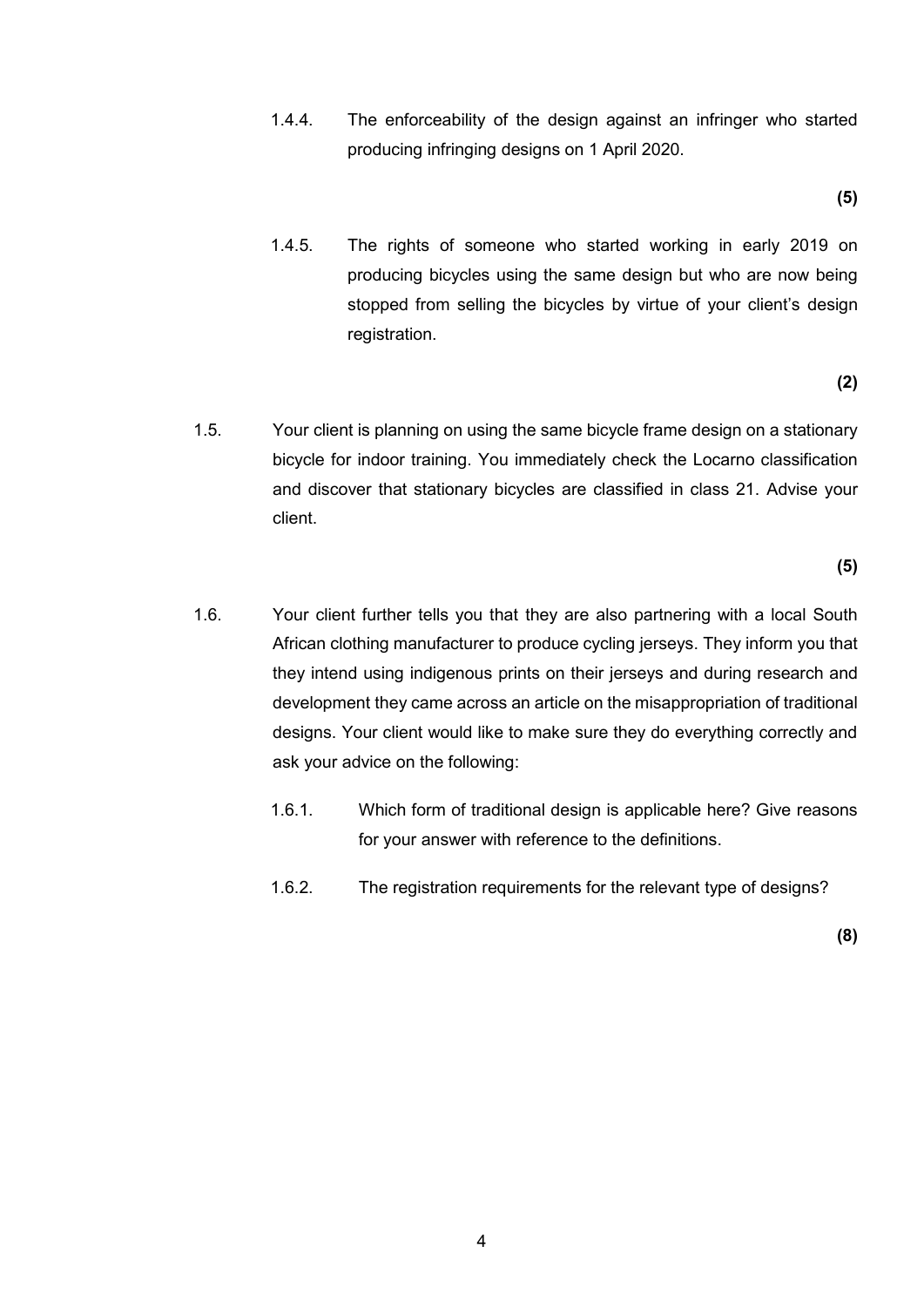#### 2. **QUESTION 2**

2.1. You receive a telephone call from your client, who is a large producer of bottled milk. Your client informs you that they believe that their idea of using blue milk bottles instead of the traditional white bottles will be a great market success. Your client instructs you to file an application for a registered design for their new blue bottle. The bottle is identical to their previous bottle with the only difference being that the bottle is blue instead of white. Advise your client on the registrability of their new bottle.

**(5)**

2.2. The same client tells you that they have another bottle design that they would like to protect. During the discussion about this other bottle your client tells you that they produced a small number of bottles in December 2019 and tested them in the market during January 2020. Your client further tells you that the market test was carried out in Eswatini to limit exposure thereof to the South African public. Your client tells you that they are now ready for a large scale launch in South Africa but would like to ensure that they have protection in place before launching. Advise your client.

**(5)**

2.3. Your client eventually decides against the filing of a design application "because it is in any event cheaper to rely on copyright law in getting protection for our bottles." Advise your client on their proposed strategy.

**(5)**

2.4. Your client has also included a new design feature that interacts with an app on a smartphone. The design feature is invisible on the bottle and it only becomes visible on the screen of the smartphone when viewing the bottle using their app. There is a range of designs to be 'collected' by saving them on the app. Advise your client on the registrability of such a digital design in terms of South African design law.

**(5)**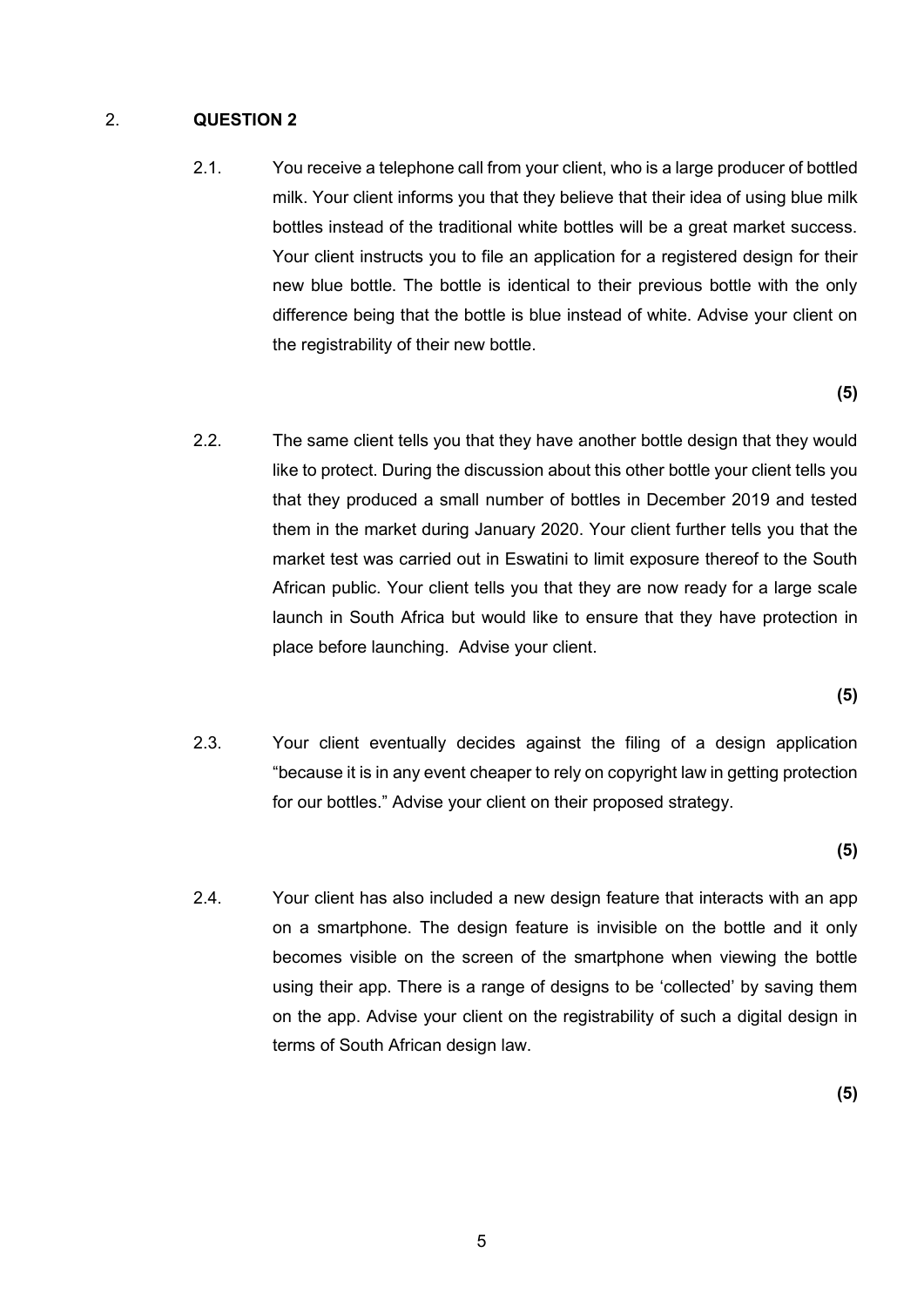#### **3. QUESTION 3**

Your client manufactures and sells the dispenser as shown in Figure 2 (a) to (b) below. Figure 2 (a) shows a photograph of the dispenser in an empty state at the time of sale while Figure 2(b) shows a photograph of the dispenser in use in which a light coloured fluid such as olive oil is typically contained in an outer compartment and a darker fluid such as balsamic vinegar is typically contained in an inner compartment. Drawings of the same dispenser is shown in Figure 2 (c) and (d) in which the outer container is marked "A" and the inner container marked "B". The dashed lines illustrate the fluids in compartments "A" and "B" respectively. The contrast between the lighter and darker fluids creates a bold design that, according to your client, appeals to a lot of their customers.

However, your client recently received a letter from the Homeware Designs (Pty) Ltd advising them that "*your dispenser is a blatant copy of our registered design and we will not hesitate to sue you for copying our dispenser. We will also not hesitate to post on social media the fact that you are copying our design*." Your client is naturally concerned about these threats as they cannot afford the bad publicity during these times. The dispenser of the design registration is shown in Figure 3(a) in its empty state and in Figure 3(b) in its use state.

3.1. Despite your best efforts you cannot find the design registration on the designs register and there is no indication of the registration number on Homeware Design's product or website. Advise your client on the recourse available to them other than that provided for in Section 37 (i.e. groundless threats of infringement).

**(5)**

3.2. Irrespective of your answer in 3.1 above, you learn that the registered proprietor of the design registration is recorded as Creative Designs (Pty) Ltd and there is no recorded assignments or licensees. In a telephone call to Homeware Designs (Pty) Ltd they advise that they do not see a problem with this considering that "*the registered design was transferred to them verbally and verbal contracts as just as good as written ones*." What is the position in terms of the South African Designs Act?

**(5)**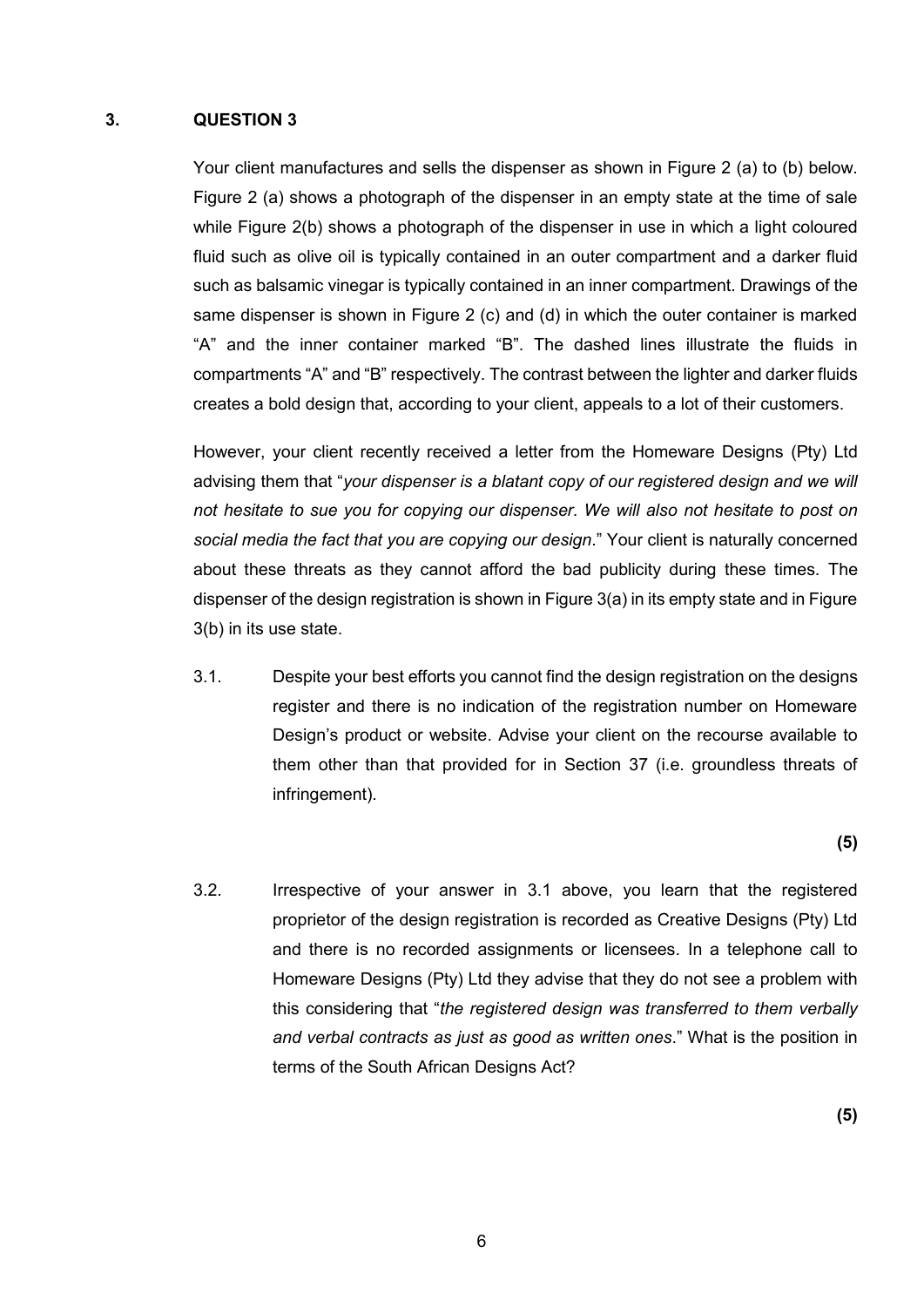Irrespective of your answers in 3.1 and 3.2 above, you note the following from the Form D2 and Form D6 of the registered design:

Homeware Designs (Pty) Ltd is now recorded as assignee.

The design is registered in Part A of the register.

All renewal fees due to date have been paid.

The definitive statement reads as follows:

"*The features for which protection is claimed reside in the shape and configuration of a dispenser and/or the ornamentation of the dispenser resulting from the contrast in using two fluids of different colours in compartments "A" and "B", substantially as shown in the accompanying representations, irrespective of the appearance of the features shown in broken line.*"

The explanatory statement reads as follows:

*"The design is applied to a dispenser and in particular to a dispenser for dispensing two different fluids. In use, the first fluid is contained in compartment "A" while the second fluid is contained in compartment "B". The first fluid is typically lighter in colour while the second fluid is darker in colour, thereby, in use, creating ornamentation resulting from a contrast in colours."*

3.3. Your client informs you that they used the prior art bottle design shown in Figure 4 as reference when designing their bottle. Your client advises you that they intentionally copied the shape of the prior art bottle shown in Figure 4 so that they would not infringe on the registered design of Figure 3. Advise your client on whether or not their dispenser of Figure 2 infringes on the registered design of Figure 3. Cite case law where appropriate.

**(15)**

3.4. Your client is interested in revoking Homeware Designs' registered design. Advise your client on the grounds for bringing an application for the revocation of the design and indicate which ground(s) you will use and briefly set out your reasons.

**(5)**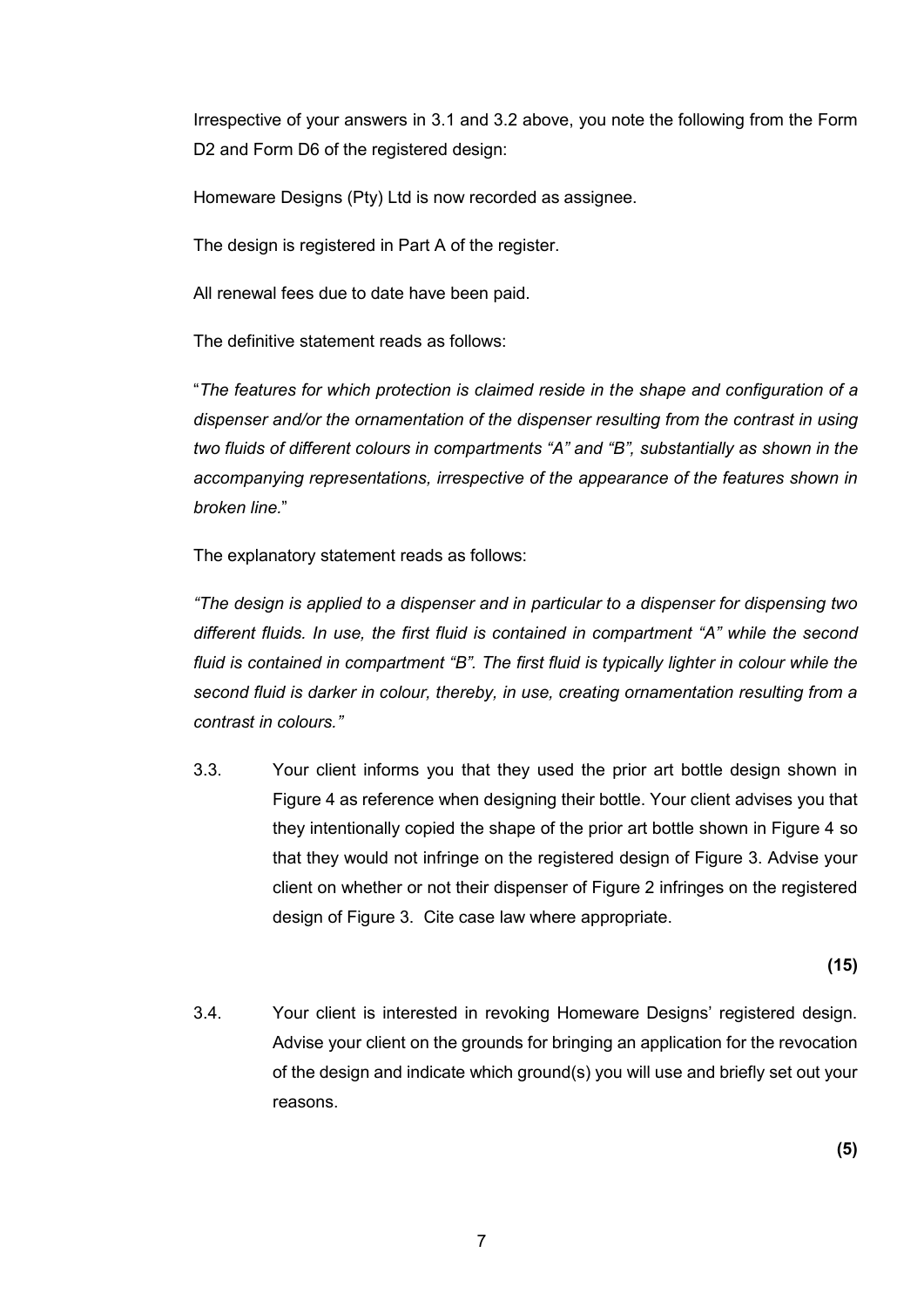- 3.5. Your client is concerned that Homeware Designs (Pty) Ltd may amend the design registration. In each of the following instances indicate whether the amendment is allowable:
	- 3.5.1. Deleting the feature of shape so that the definitive statement reads: *"…the configuration of a dispenser and/or the ornamentation of the dispenser…"*.
	- 3.5.2. Deleting the feature of ornamentation so that the definitive statement reads: *"…shape and configuration of a dispenser… "*.
	- 3.5.3 Deleting the phrase "*resulting from the contrast in using two fluids of different colours in comportments "A" and "B*"" from the definitive statement.

**(5)**

**TOTAL MARKS: 100**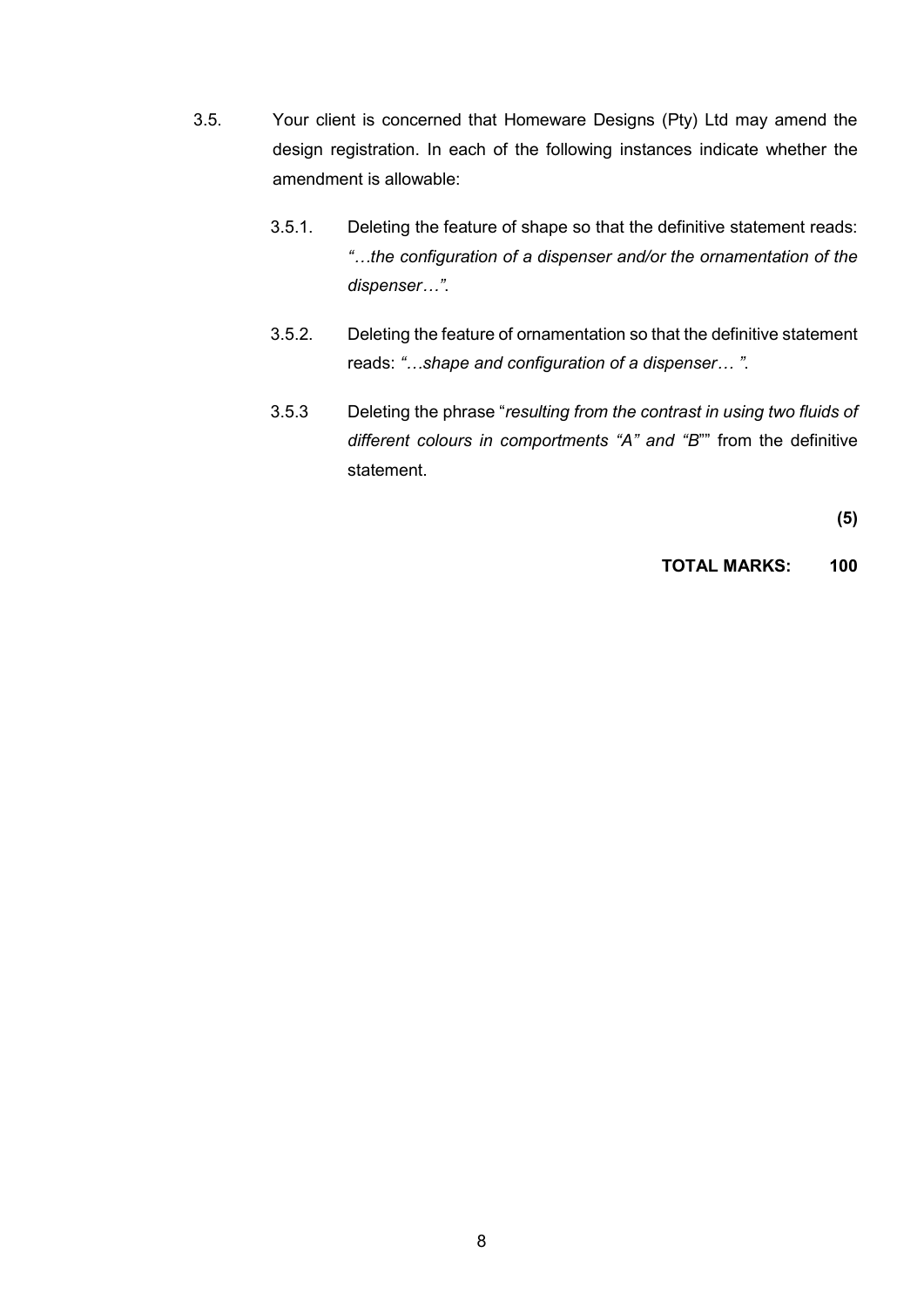

**(a) Photograph of Empty Dispenser (b) Photograph of Dispenser In use**



**(c) Drawing of Empty Dispenser (d) Drawing of Dispenser In Use** 

**FIGURE 2: YOUR CLIENT'S PRODUCT**